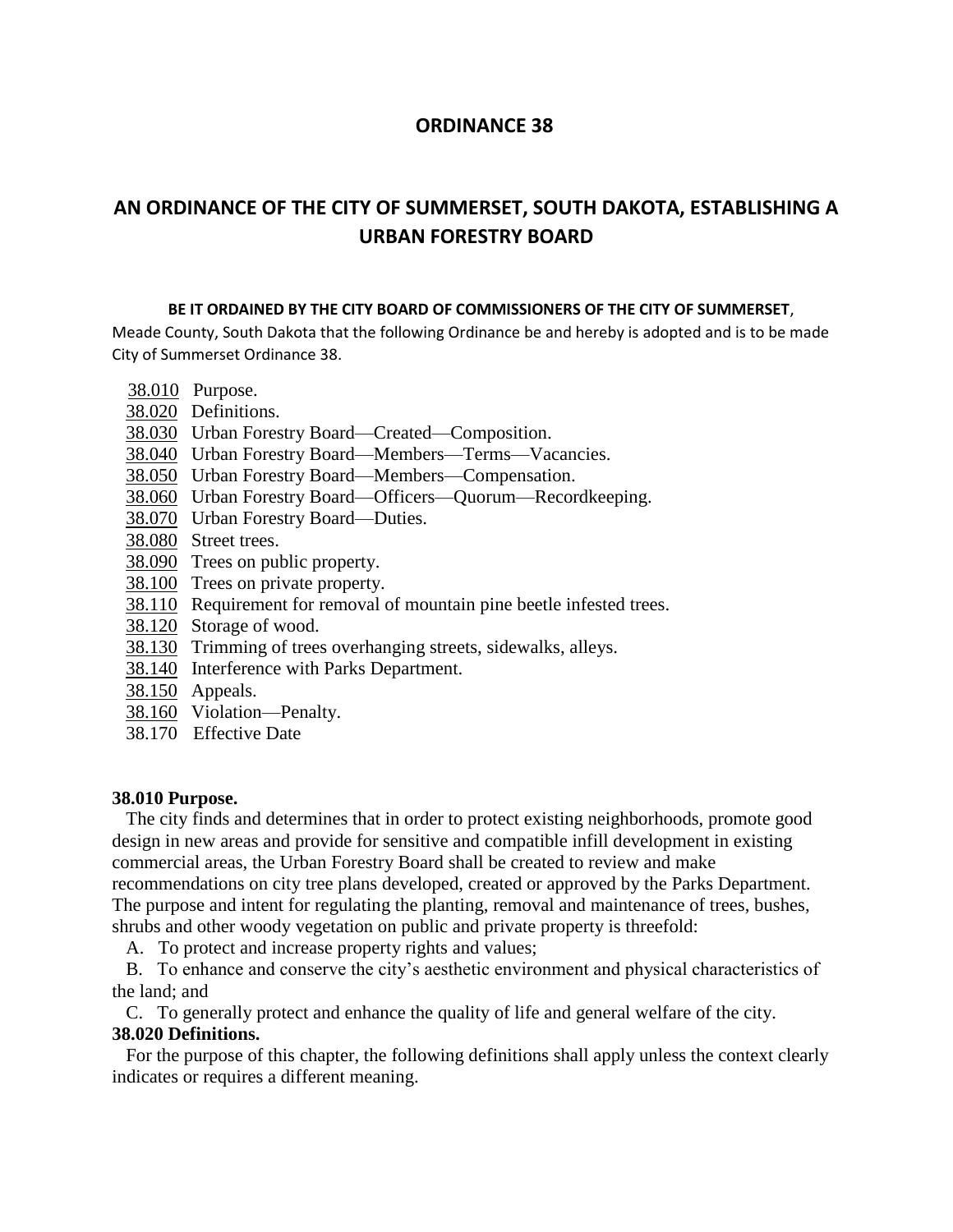*PARK TREES.* Trees, shrubs, bushes and all other woody vegetation in any public park or in area owned by the city.

*PERSON*. Any person, firm, partnership, association, corporation, company or organization.

*PEST.* Any organism, insect, rodent, fungus, virus, bacteria or other agent that causes any damage, abnormal growth or mortality of any tree, shrub, bush or woody vegetation.

*PROPERTY LINE*. The outer edge of a street or highway right-of-way and does not pertain to the traveled surface itself.

*STREET TREES.* Trees, shrubs, bushes and all other woody vegetation on land lying between property lines on either side of all streets, avenues or ways within the city.

*URBAN FORESTER.* The Urban Forester a consultant of the Parks Department of the city.

#### **38.030 Urban Forestry Board—Created—Composition.**

There is created and established an Urban Forestry Board which shall consist of 5 members, citizens and residents of this city, who shall be appointed by the Parks Director. The Urban Forester shall serve as an ex officio member in an advisory capacity of the Urban Forestry Board.

#### **38.040 Urban Forestry Board—Members—Terms—Vacancies.**

The terms of the 5 members of the Urban Forestry Board to be appointed by the Parks Director shall be 3 years, except that the term of 2 of the members appointed to the first Board shall be for only 1 year and the term of 1 members of the first Board shall be for 2 years. In the event that a vacancy shall occur during the term of any member, a successor shall be appointed for the unexpired portion of the term. The Parks and Recreation Advisory Board shall after public hearing have authority to remove any member of the Urban Forestry Board for cause, which cause shall be stated in writing and made a part of the record of the hearing.

# **38.050 Urban Forestry Board—Members—Compensation.**

Members of the Board shall serve without compensation.

#### **38.060 Urban Forestry Board—Officers—Quorum—Recordkeeping.**

The Board shall choose its own officers and shall keep a journal of its proceedings. Three members shall constitute a quorum.

#### **38.070 Urban Forestry Board—Duties.**

A. It shall be the responsibility of the Board to review and make recommendations on city tree plans developed by the city's Planning Department and/or the city's Parks Department.

B. The Board, when requested by the Common Council or the city's Parks Department shall consider, investigate and make findings, reports and recommendations upon any special matter or question coming within the scope of its work.

### **38.080 Street trees.**

A. No street trees shall be planted unless and until the Urban Forester shall have first approved the kind, size, variety and location thereof, and granted a permit therefor. This permit is in addition to any permit required by Chapter 150 of the Summerset Ordinance #1 General Municipal Code (GMC). Trees proposed within 10 feet of any water, sanitary sewer or drainage system component shall be subject to the approval of the Director of Public Works. The permit shall be issued without charge.

B. A Street Tree List and Brochure for Summerset shall be developed by the Urban Forester and approved by the Urban Forestry Board.

C. Maintenance of street trees shall be the responsibility of the owner of the abutting property.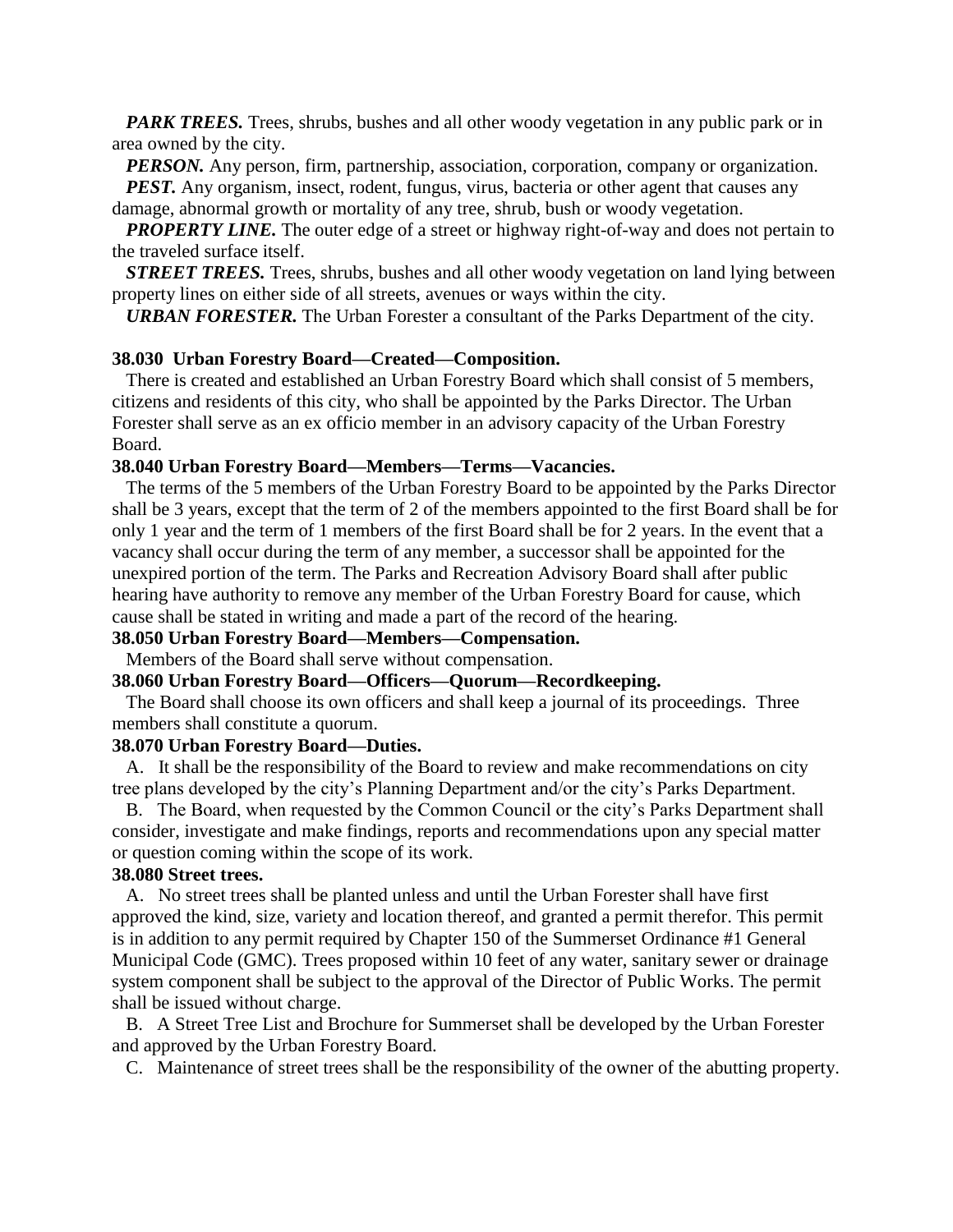D. It is unlawful for any person to top any street tree or other tree on public property. **TOPPING** is defined as the severe cutting back of limbs to stubs larger than 6 inches in diameter within the tree's crown to such a degree so as to remove the normal canopy and disfigure the tree. Trees severely damaged by storms or other causes, or trees under utility wires or other obstructions where other pruning practices are impractical may be topped only with the approval of the Urban Forestry Board.

E. All stumps of street and park trees shall be cut below the surface of the ground so that the top of the stump shall not project above the surface of the ground.

#### **38.090 Trees on public property.**

A. The city shall have the right to plant, prune, maintain and remove trees, plants and shrubs within the public right-of-way and on public grounds, as it may determine.

B. The city may remove or cause or order to be removed, any tree or part thereof which is in unsafe condition or which by reason of its nature is injurious to sewers, electric power lines, gas lines, waterlines or other public improvements, or is infested with any pest. This section shall not prohibit the planting of street trees by owners of adjacent property provided that the selection and location of the tree is made in accordance with § [38.080.](http://www.amlegal.com/nxt/gateway.dll?f=jumplink$jumplink_x=Advanced$jumplink_vpc=first$jumplink_xsl=querylink.xsl$jumplink_sel=title;path;content-type;home-title;item-bookmark$jumplink_d=south%20dakota%28rapidcity_sd%29$jumplink_q=%5bfield%20folio-destination-name:%2712.32.080%27%5d$jumplink_md=target-id=JD_12.32.080)

#### **38.100 Trees on private property.**

A. The city shall have the right to inspect and cause the removal of any tree, or any part thereof, on private property within the city if the tree or any part thereof:

- 1. Is dead, diseased, or has obvious visible defects; and
- 2. Either:
	- a. Constitutes a hazard to life or property, or
	- b. Harbors pests which constitute a threat to other trees within the city.

B. The city shall notify the owner(s) of such trees, in writing, to remove or trim the trees within such reasonable time as shall be determined by the Urban Forester. All tree work shall be arranged and completed at the owner's expense. In the event of failure of owners to comply with the provisions, the city shall have the authority to remove the trees and charge the cost of removal to the owners or to assess the costs thereof against the property.

C. Any person claiming an interest in any tree ordered to be removed under subsection B. of this section may appeal the order to the Urban Forestry Board within 7 days of the date of the order.

D. Obvious visible defects include, but are not limited to, dead limbs greater than 6 inches in diameter, an unseasonable lack of leaves, visible decay, lightning damage, and perilously leaning trunks.

E. This provision shall not be construed to relieve from liability any party owning land on which a hazardous tree or any part thereof is located for damages to persons or property caused by the hazardous tree. This provision shall not be construed as imposing upon the city any liability or responsibility resulting from damage caused by any tree located on private property, nor shall the city or its employees be held as assuming any liability or responsibility by reason of an authorized inspection under this section.

#### **38.110 Requirement for removal of mountain pine beetle infested trees.**

Trees infested with mountain pine beetle are declared a public nuisance. If a property contains trees infested with mountain pine beetle the city shall notify the owner in writing. Infested trees must be removed by the property owner within 60 days after notification. Upon written request, the Director of Parks or his or her designee may provide an extension not to exceed an additional 30 days. Infested trees identified between June 1 and September 1 of any year shall be removed